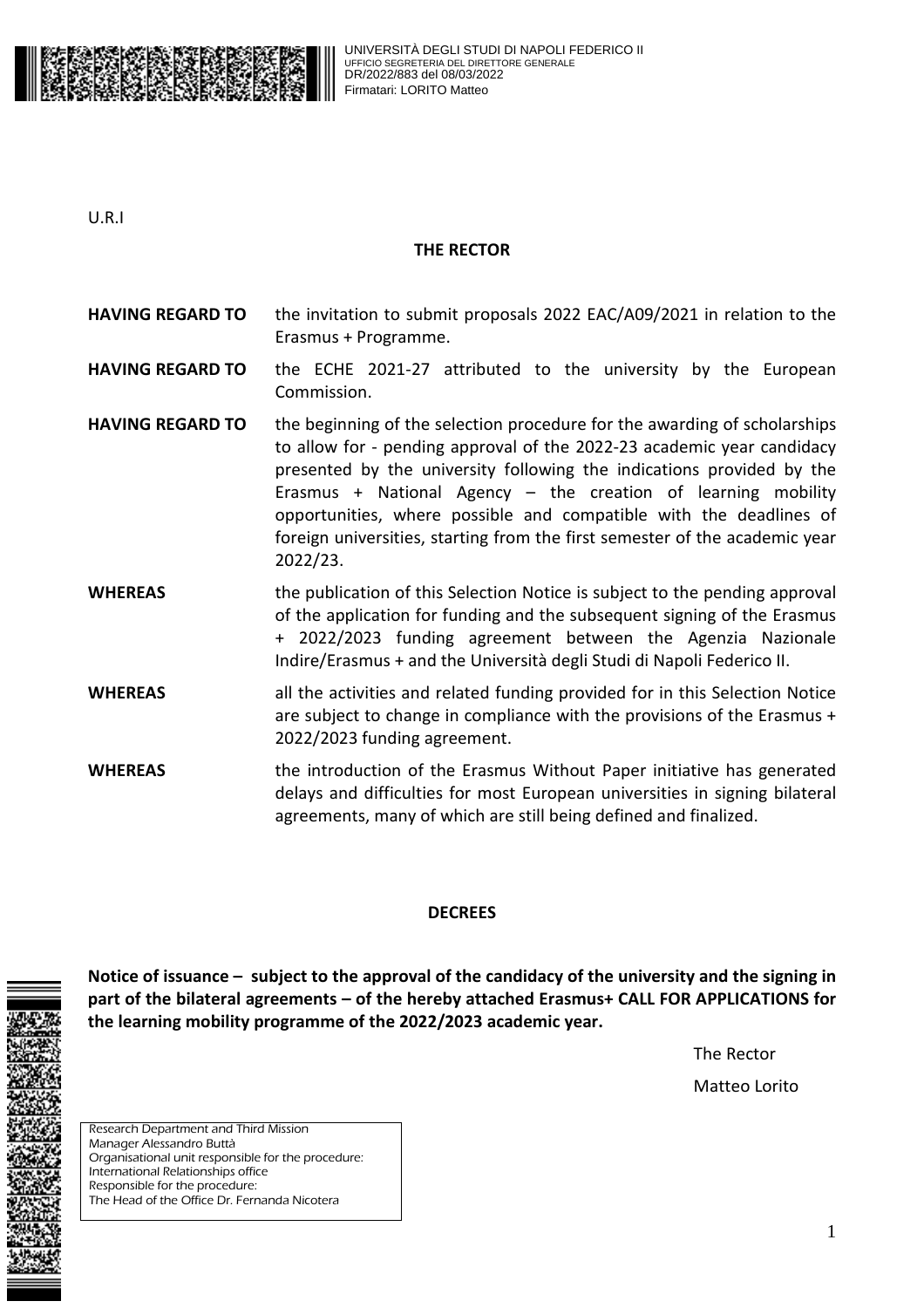

## **ARTICLE 1 – ERASMUS MOBILITY FOR STUDY PURPOSES**

The call for applications is hereby published for the 2022/2023 academic year to award Erasmus+ mobility grants for university students to study at universities in countries associated with the Erasmus+ programme (*programme countries*) as well as for countries not associated with the programme (*international mobility - non-EU countries*) for the conducting of the following activities:

- Attend courses and take related exams.
- Prepare thesis.

• Perform research, laboratory work, clinical duties, and other activities provided for by the course content.

The lists of all exchanges activated for each department for the 2022/2023 academic year are attached and form an integral part of this notice.

It should be noted that the new Erasmus + programme stipulates the digital signing of all bilateral agreements on the Erasmus Without Paper platform - which is still in the technical implementation phase - therefore, although the International Relations Office is working on their confirmation, the attached tables may be updated and/or certain destinations may be cancelled.

It must be stressed that this selection, as all activities and related funding in this notice, is subordinate to the approval of the application mentioned in the recitals and the signing of the Erasmus+ 2022/2023 funding agreement between the university and the Agenzia Nazionale Erasmus+.

## **Mobility to Switzerland and the UK**

With the entry into force of the new Erasmus + Programme, the United Kingdom and Switzerland are identified as non-EU countries. Students who are selected to study on campuses in these countries must comply with the same requirements set out in this Notice of Selection for programme countries and will receive the contributions referred to in group 1 (attachment 1).

Students wishing to apply for UK campuses will need to consider that:

- 1. it is necessary to comply with the entry rules set out by the United Kingdom and, consequently, to enquire as to the necessary entry visa requirements and health insurance needs,
- 2. the costs associated with a visa, health insurance and any other costs required for entry to the United Kingdom or any other expenses cannot be covered by the University of Naples Federico II,
- 3. Some British universities require ad hoc language certifications in order to issue an invitation letter for the purpose of obtaining a visa, based on the duration of the exchange. Therefore, it is strongly recommended to check the website of the host university carefully and, if necessary, contact them directly for more information.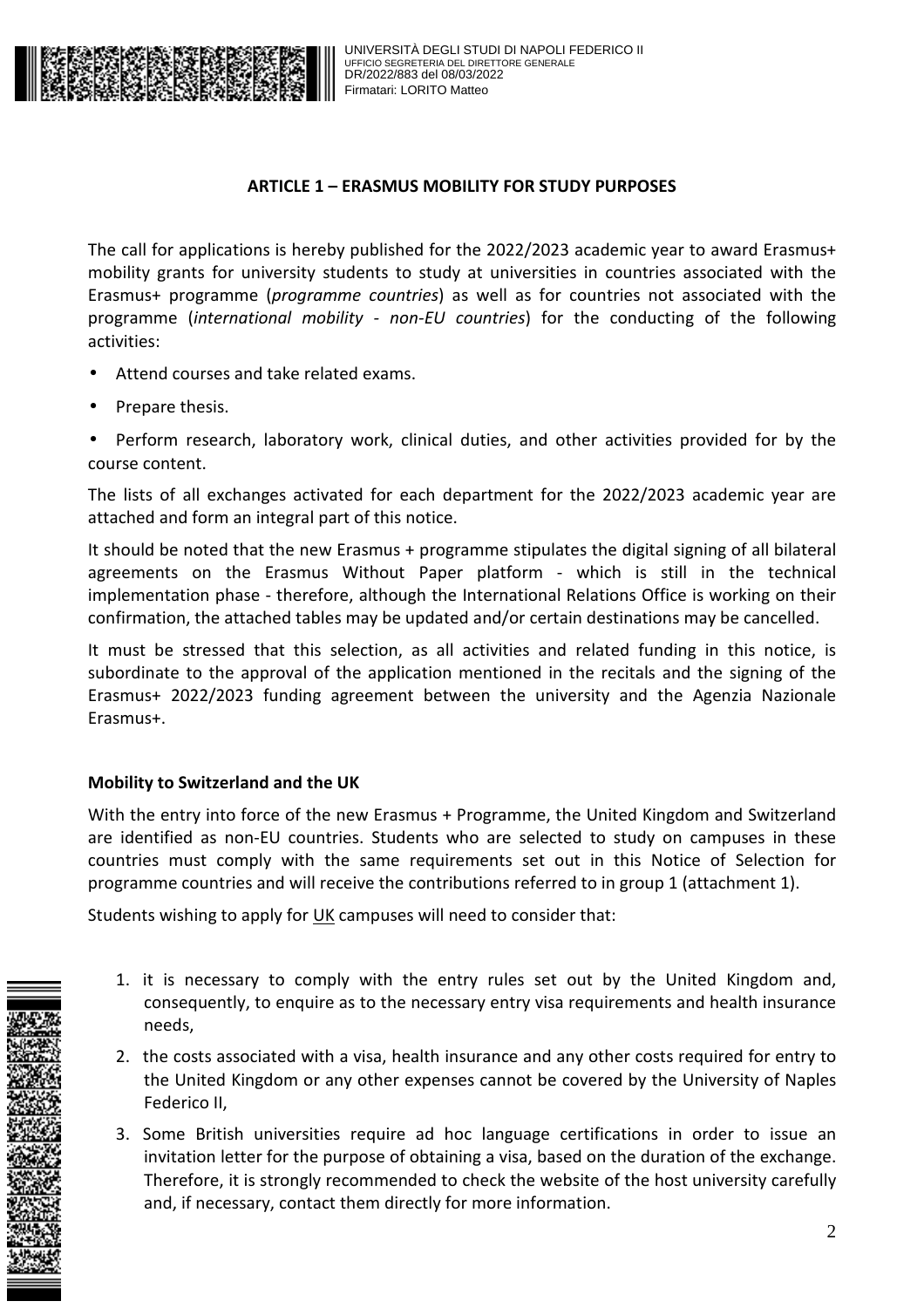

**E+ National Agency Transition page** (https://www.erasmusplus.org.uk/the-transitionperiod).

**VISAs** (https://www.gov.uk/guidance/the-uks-points-based-immigration-systeminformation-for- eu-citizens#working-in-the-uk-from-january-2021).

## **Mobility to countries not associated with the programme (international mobility for non-EU countries)**

The Erasmus+ Programme allows a period of mobility to a university (affiliated with UNINA) located in one of the following non-EU countries: Albania, Armenia, Chile, Japan, Israel, Kazakistan, Marocco, Montenegro, Repubic of Moldavia, Popular Republic of China, Russian Federation, Ukraine, USA.

All requirements set out in this call also apply to students applying for exchanges with universities in Partner Countries ("general eligibility requirements", "language requirements", "selection procedures"). As established by the Erasmus+ Programme, however, specific financial contributions are envisaged for these locations (see paragraph "Financial contribution" - Annex 3).

## **ARTICLE 2 – APPLICATION SUBMISSION REQUIREMENTS**

All students enrolled in the current academic year in a course of study at the University of Naples Federico II – including master's, and Specialisation School and PhD – are admitted for selection. Students enrolled in the first year of the three-year and single cycle master's degrees must have obtained at least 12 ECTS by 15.2.2022 (applications from students who do not meet the 12 ECTS requirement will be automatically rejected).

The Erasmus+ Programme allows a student to receive the Erasmus grant several times for a maximum of 12 months for each study cycle, regardless of the number and type of mobility (for study and/or internship purposes). The calculation of the Erasmus study period previously done also includes any extension for which no grant has been received.

For students enrolled in single cycle master's degree courses, the maximum number of months is 24.

**It is mandatory for each candidate to activate their institutional e-mail address**  @studenti.unina.it **which will be the only official means of communication.** 

## **ARTICLE 3 – SUBMISSION OF APPLICATION**

## **Students enrolled in Bachelor's, Specialist/Master's degree courses**

The application form must be completed exclusively through the use of an electronic procedure starting from the date of publication of this call and **no later than 12.00 on 30-03-2022 (the online procedure for submitting applications will be deactivated at 12.01 and it will no longer be possible to complete the application form for participation in the selection).** 

## **FOLLOW INSTRUCTIONS in annex 1**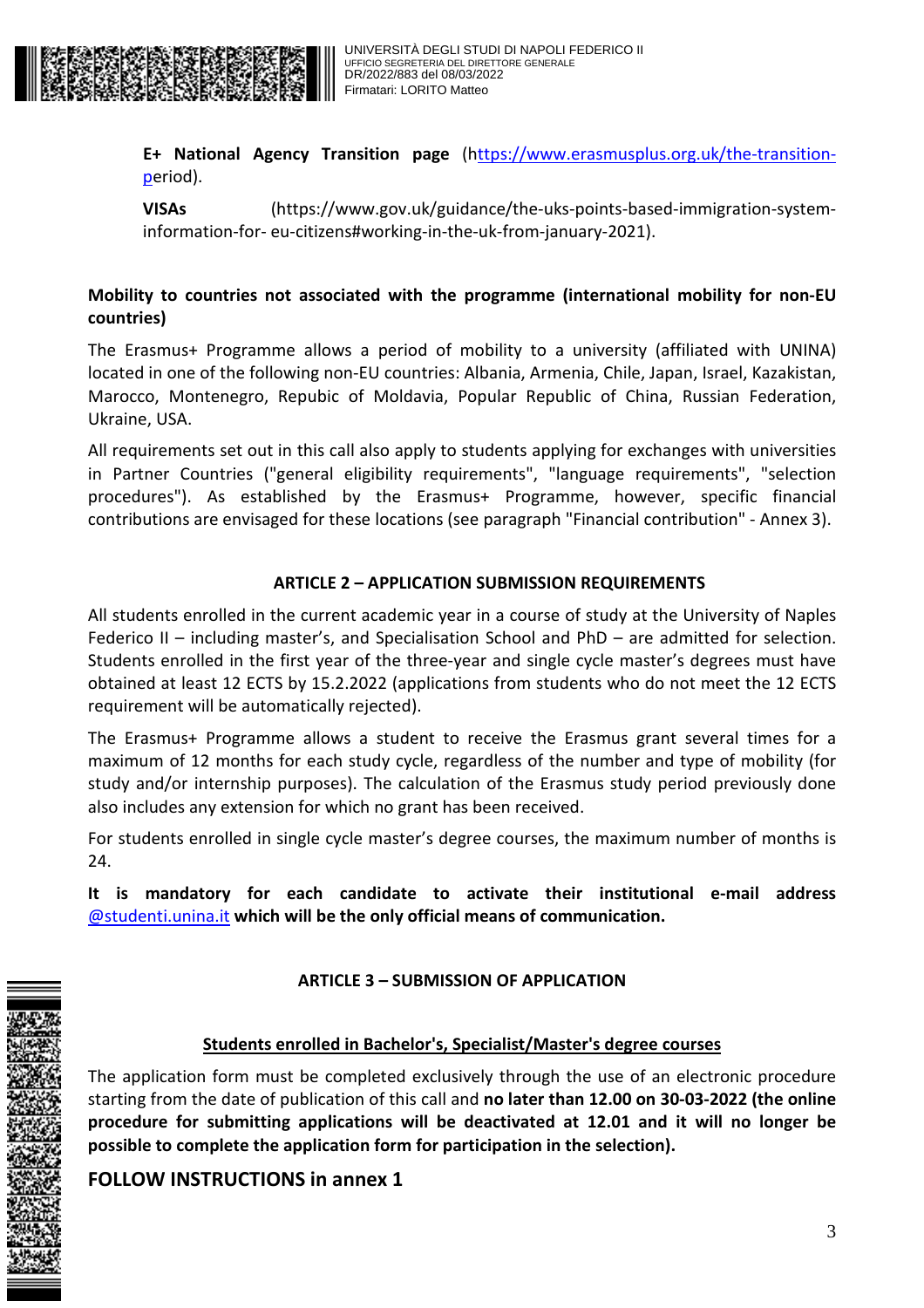

## **Students enrolled in PhD and Specialisation School courses**

The application form must be completed on the appropriate form starting from the date of publication of this notice and **no later than 12.00 on 30.03.2022.** 

- 1. **fill in, print, sign and upload the application form together with an identification document in a single pdf file** no later than 12.00 on 30-03-2022
- 2. https://forms.office.com/Pages/ResponsePage.aspx?id=auLPL2K7sEax4yj52gxF\_ZLgAxRI7pFCtfDZG gbmMXJUM1pGWEdPV0VZS1hIQTlCMjNKRkxaMDNKWC4u

## **ARTICLE 4 – SELECTION**

Departments/Schools are competent for the selection according to the following roles:

First cycle - Bachelor (LT) and Single Cycle Master (LMCU)

 $\small \textit{Punteggio} = \small \textit{Media} * \frac{\small \textit{CFU}_{\textit{Effettivi}}}{\small \textit{CFU}_{\textit{Provisti}}} 100\small \textit{a}$ 

Master Degree (LM)

$$
Puntegg to = \frac{ (VLT 30)*180 + Media*CFU_{Eff}}{180 + CFU_{previsti}} 100\alpha
$$

Score for PhD Courses for candidates holding Single-Cycle Master's degrees (SCMA)

$$
Punteggio = \frac{\left(\left(\frac{Voto\;Laurea}{110}30\right)*300\right)}{300}100\alpha
$$

Score for PhD Courses for candidates holding Master's Degrees (MA)

$$
Punteggio = \frac{((\frac{VLT}{110}30)*180 + (\frac{VLM}{110}30)*120)}{300}100\alpha
$$

*Punteggio = score VLT = Bachelor's degree final mark VLM = Master's degree final mark CFU Eff = ECTS acquired as of 15 fbruary 2022 CFU Previsti = the greatest number of credits that can be acquired by students by the end of the first semester of year 2021-22 as in the following table*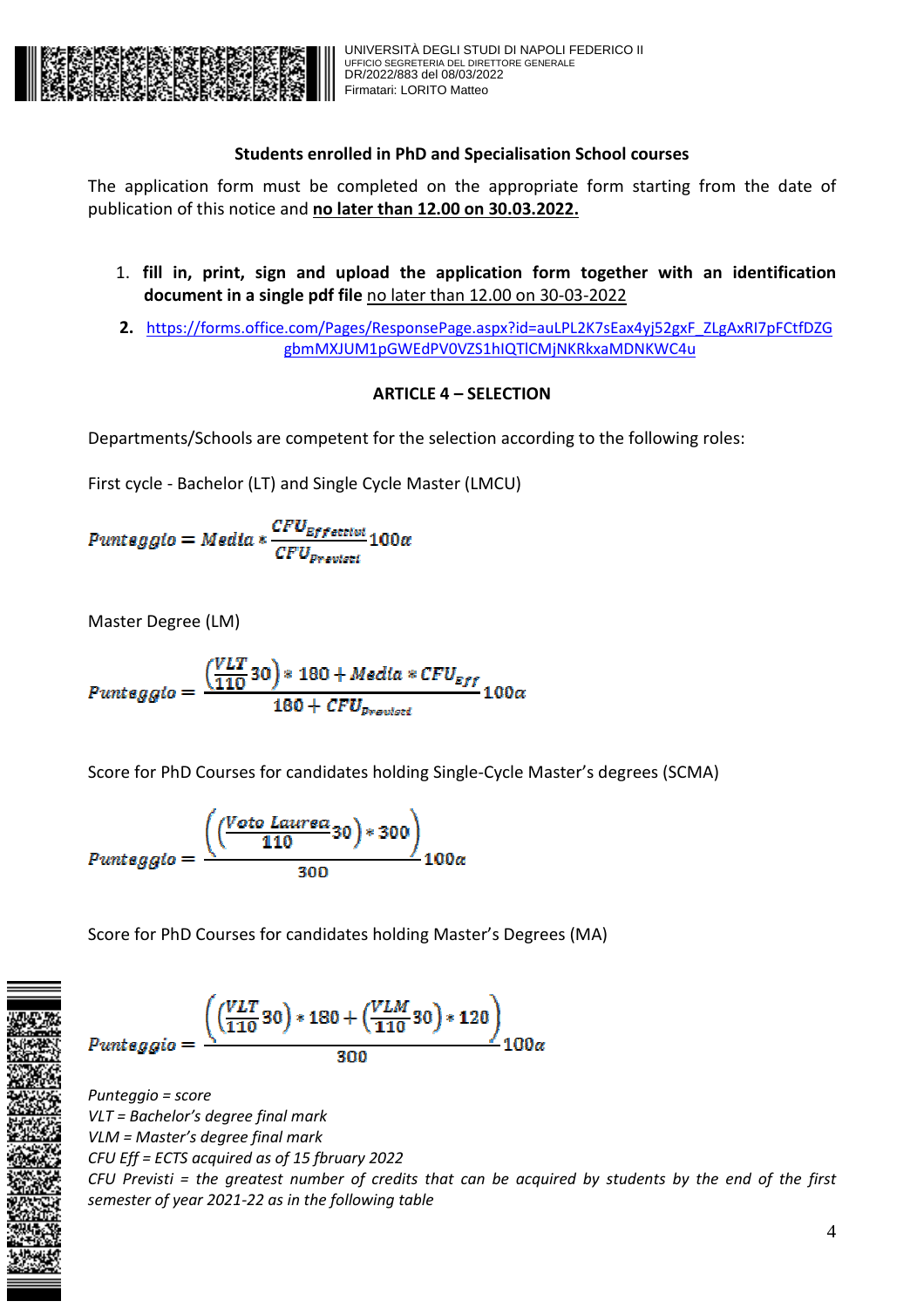

Valid ECTS (Credits) are those registered as of 15 February 2022. Students are required to check the data collected in their transcript of records (see notice of 14 January 2022).

**Maximum available ECTS (Credits) are conventionally defined as the greatest number of credits that can be acquired by students by the end of the first semester of year 2021-22, as summarised by the following table:** 

| <b>Maximum available credits</b> |    |    |     |                          |     |     |                       |
|----------------------------------|----|----|-----|--------------------------|-----|-----|-----------------------|
| <b>YEAR OF ENROLMENT</b>         |    |    |     |                          |     |     |                       |
|                                  |    |    |     |                          |     | D   | Supplementary<br>year |
| Ba                               | 30 | 90 | 150 | $\overline{\phantom{0}}$ |     |     | 180                   |
| <b>SCMA</b>                      | 30 | 90 | 150 | 210                      | 270 | 330 | 300 o 360             |
| MA                               | 30 | 90 |     | $\overline{\phantom{0}}$ |     |     | 120                   |

Each Department may determine the **above-mentioned** "**α'' factor and/or further requirements to be added to the objective score, that will be indicated in the Departmental websites, as listed below:** 

| Department of Agricultural sciences                                                    | http://www.agraria.unina.it/didattica/erasmus                                                   |  |  |
|----------------------------------------------------------------------------------------|-------------------------------------------------------------------------------------------------|--|--|
| Department of Architecture                                                             | Erasmus (unina.it)                                                                              |  |  |
| Department of Biology                                                                  | Erasmus   Dipartimento di Biologia – Università degli<br>Studi di Napoli Federico II (unina.it) |  |  |
| Department of Economics,<br>Management,<br>Institutions                                | Dipartimento di Economia, Management,<br>Erasmus  <br>Istituzioni (unina.it)                    |  |  |
| Department of Pharmacy                                                                 | Mobilità a fini di studio   Dipartimento di Farmacia<br>(unina.it)                              |  |  |
| Department of Physics                                                                  | Erasmus   Dipartimento di Fisica (unina.it)                                                     |  |  |
| Department of Law                                                                      | Erasmus+ (unina.it)                                                                             |  |  |
| Department of<br>Chemical,<br><b>Materials</b><br>and<br><b>Production Engineering</b> | http://www.dicmapi.unina.it/academics/erasmus-<br>program/                                      |  |  |
| Department of Civil, Building and Environmental<br>Engineering                         | https://www.dicea.unina.it/erasmus/                                                             |  |  |
| Information<br>of Electrical<br>Department<br>and<br><b>Technology Engineering</b>     | www.erasmus.dieti.unina.it                                                                      |  |  |
| Department of Industrial Engineering                                                   | http://www.dii.unina.it/                                                                        |  |  |
| <b>Department of Mathematics</b>                                                       | http://www.matematica.unina.it/it/didattica/erasmus.html                                        |  |  |
| Department of Veterinary Medicine and Animal<br>Production                             | Medicina Veterinaria Erasmus+   Dipartimento Medicina<br>Veterinaria (mypa-unina.org)           |  |  |
| <b>Department of Chemical Sciences</b>                                                 | Erasmus   Dipartimento di Scienze Chimiche (unina.it)                                           |  |  |
| Department<br>of<br>Earth,<br>Environment<br>and<br><b>Resources Sciences</b>          | www.erasmus.distar.unina.it                                                                     |  |  |
| Department of Economics and Statistics                                                 | http://www.dises.unina.it/didattica/erasmus                                                     |  |  |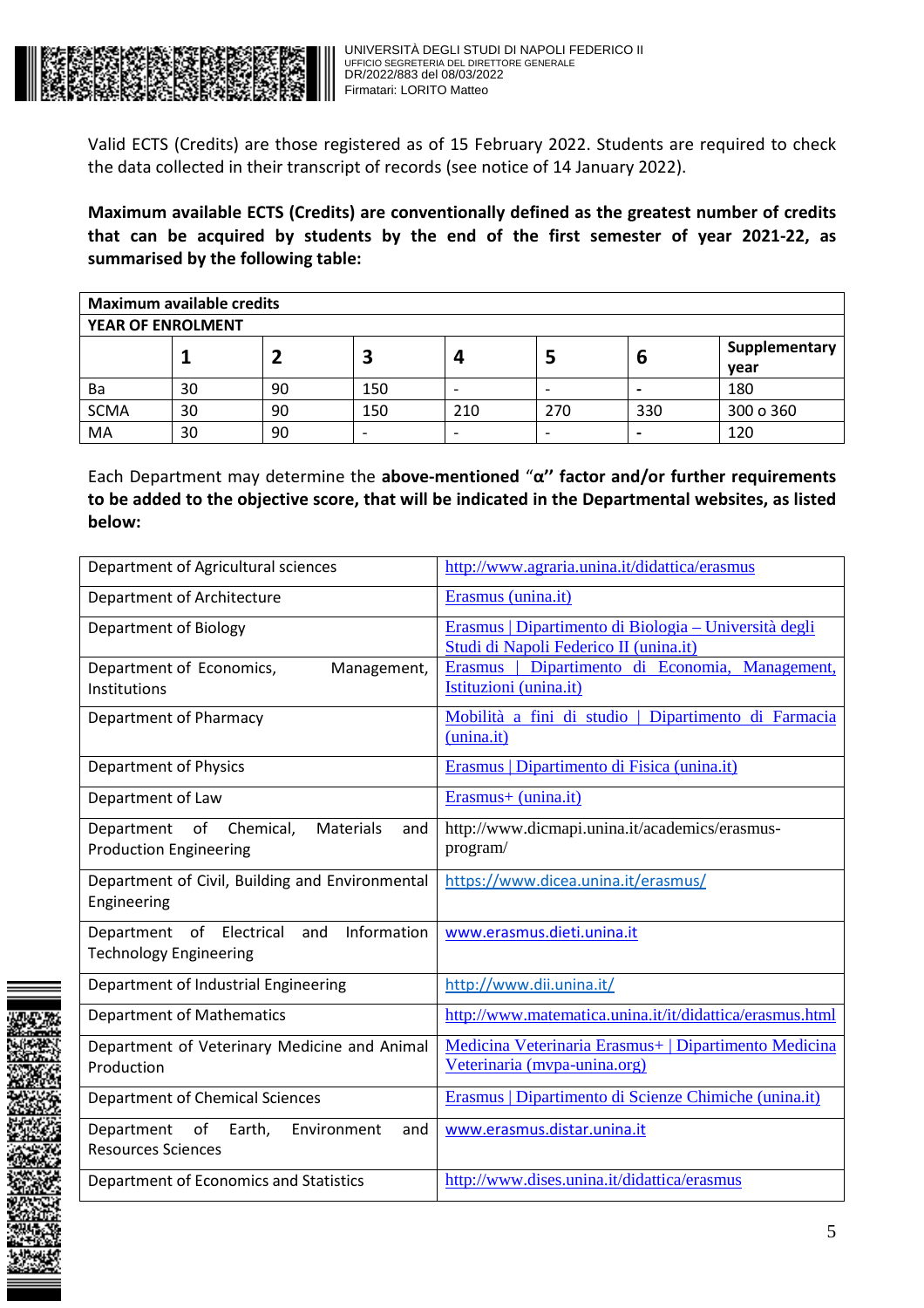| Department of Political Sciences                             | http://www.scienzepolitiche.unina.it/didattica/erasmus/ |
|--------------------------------------------------------------|---------------------------------------------------------|
| Department of Social Sciences                                | Erasmus   Dipartimento di Scienze Sociali (unina.it)    |
| Department of Structures for Engineering and<br>Architecture | http://www.dist.unina.it/didattica/erasmus              |
| Department of Humanities                                     | erasmus (unina.it)                                      |
| School of Medicine and Surgery                               | smc (unina.it)                                          |

Students of the following department of POLITICAL SCIENCES and HUMANITIES can upload their language proficiency certificates, and these will be assessed by the departmental commissions with the method illustrated on each department's website.

#### **ARTICLE 5 – PUBLICATION OF RANKINGS – ACCEPTANCE OF ERASMUS SCHOLARSHIP**

Rankings will be published on each Department's website starting from 21 **April 2022**.

WITH FURTHER NOTICE THE INTERNATIONAL OFFICE WILL PROVIDE INSTRUCTIONS FOR selected candidates concerning the acceptance/refusal of the DESTINATIONS ASSIGNED.

Destinations assigned can not be modified. Destinations that have not been allocated to or chosen by any

candidates will be filled by other students in the ranking **only for the second semester**.

Although the International Relations Office "nominates" the selected students (i.e. notifies the partner universities of the names and contact details of the students who have duly accepted the assigned destination), it is students' responsibility to check the administrative requirements and the relative deadlines set by the partner universities; if these are not respected, students may run the risk of not being accepted by the partner university.

It is the student's responsibility to check the specific requirements (language, enrolment, access to courses) and the application deadlines at the host university by consulting the websites, the partner university information that the office publishes and updates, or by contacting the universities themselves.

#### **Please note that:**

**1. the deadlines included in the tables relating to active exchanges may be subject to change by the partner institutions;** 

**2. where the deadlines for nomination and application procedures for the first semester have expired or are about to expire, the scholarships available are for the second semester only.** 

## **ARTICLE 6 – OTHER CANDIDATES IN RANK ORDER AND ASSIGNMENT OF REMAINING SCHOLARSHIPS**

Further changes to the ranking list and/or the relative allocation of residual scholarships **exclusively** 

## **for the second semester, no later than 15-09-2022.**

## **ARTICLE 7 – LANGUAGE REQUIREMENT**

It is essential that successful candidates have a good knowledge of the foreign language in which the courses will be taught at the host university. Proof of language proficiency MUST BE PROVIDED IN THE FORM OF A LANGUAGE CERTIFICATE AT THE TIME OF SIGNING THE ERASMUS CONTRACT BY ALL STUDENTS AWARDED ERASMUS SCHOLARSHIPS.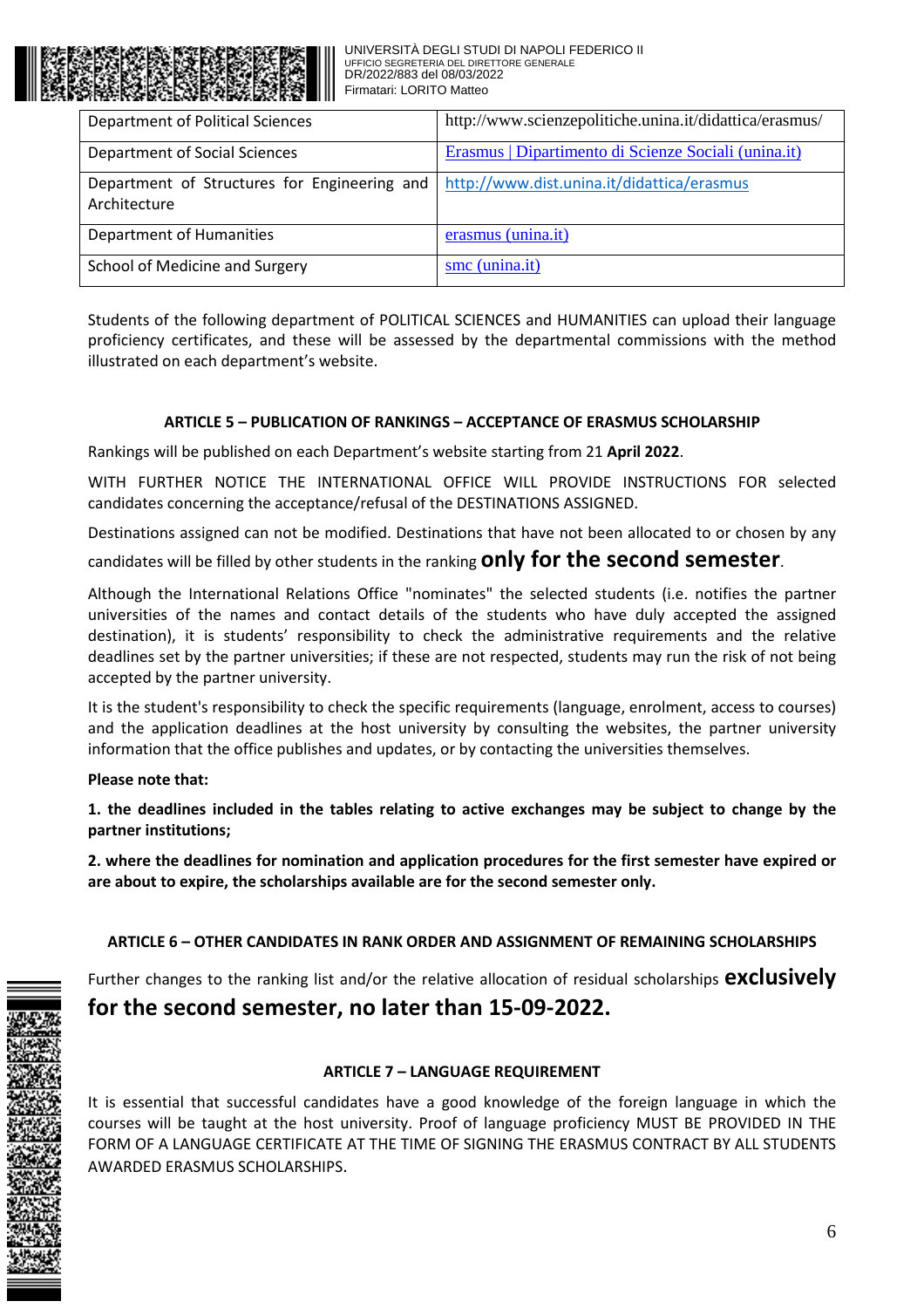

- A) Where specifically indicated, students must comply with the type of certification required by the host universities; students must check the tables attached to this notice regarding the active exchanges by department and consult the "Info Partner Universities" page of the University website as well as the websites of the individual European universities.
- B) Language proficiency must in any case be demonstrated by means of the following documents:

1. certification issued by international boards and/or institutions (e.g. IELTS, TRINITY, TOEFL, DELF, DELE, ZD, ZDfB);

2. level certificate issued by the CLA following a placement test (which students can take free of charge). The CLA will organise several placement test sessions spread over the different semesters, the dates of which will be promptly communicated.

3. level certificate issued by the CLA at the end of the French, German and Spanish courses offered free of charge to Erasmus grant winners in June/July;

4. proficiency level certificate issued by foreign universities where the student has carried out a period of Erasmus studies.

CERTIFICATES ISSUED BY LANGUAGE LECTURERS OF THE COURSE OF STUDY, OR THE MERE RECORD OF LANGUAGE EXAMS INCLUDED IN THE COURSE OF STUDY WITHOUT THE SPECIFIC INDICATION OF THE CEFR-LEVEL ACHIEVED WILL NOT BE ACCEPTED, NOR CAN THE STUDENT BE EXEMPTED FROM THE OBLIGATION TO PROVIDE PROOF OF LINGUISTIC PROFICIENCY IF THE PARTNER UNIVERSITY DOES NOT REQUEST IT.

The following are exempt from submitting the above documents:

1. students enrolled in the LM37 class degree or already in possession of the L11-class degree;

2. students attending courses offered in English at the Federico II University and who will attend courses offered in English at the host university

3. students selected on Double Degree Programmes;

4. students who have already uploaded the certificate of language proficiency consistent with the requirement of their assigned location with reference to the level reported in the tables.

In addition, as a support to outgoing students who have signed their contract, the European Commission has so far provided online language courses.

## **ARTICLE 8 – DURATION OF THE ERASMUS PERIOD**

The study period abroad, whose duration may vary between a minimum of 60 days and a maximum of 360 days, will have to take place between **1 st June 2022 and 30th September 2023**.

The Erasmus period cannot be shorter than 60 days (uninterrupted and certified by relevant documents issued by the hosting organization) **under penalty of having to return the entire grant and losing the status of Erasmus student**.

In the case of third-cycle students (**PhD and specialisation courses**) shorter mobility periods are allowed of **between 5 to 30 days**.

The departure date and the duration of the period to spend abroad must be established at the moment of accepting the scholarship and depend on the starting and ending dates of courses and/or other activities held at the different hosting destinations, as well as on the expiration date of bilateral agreements (as reported in the tables attached).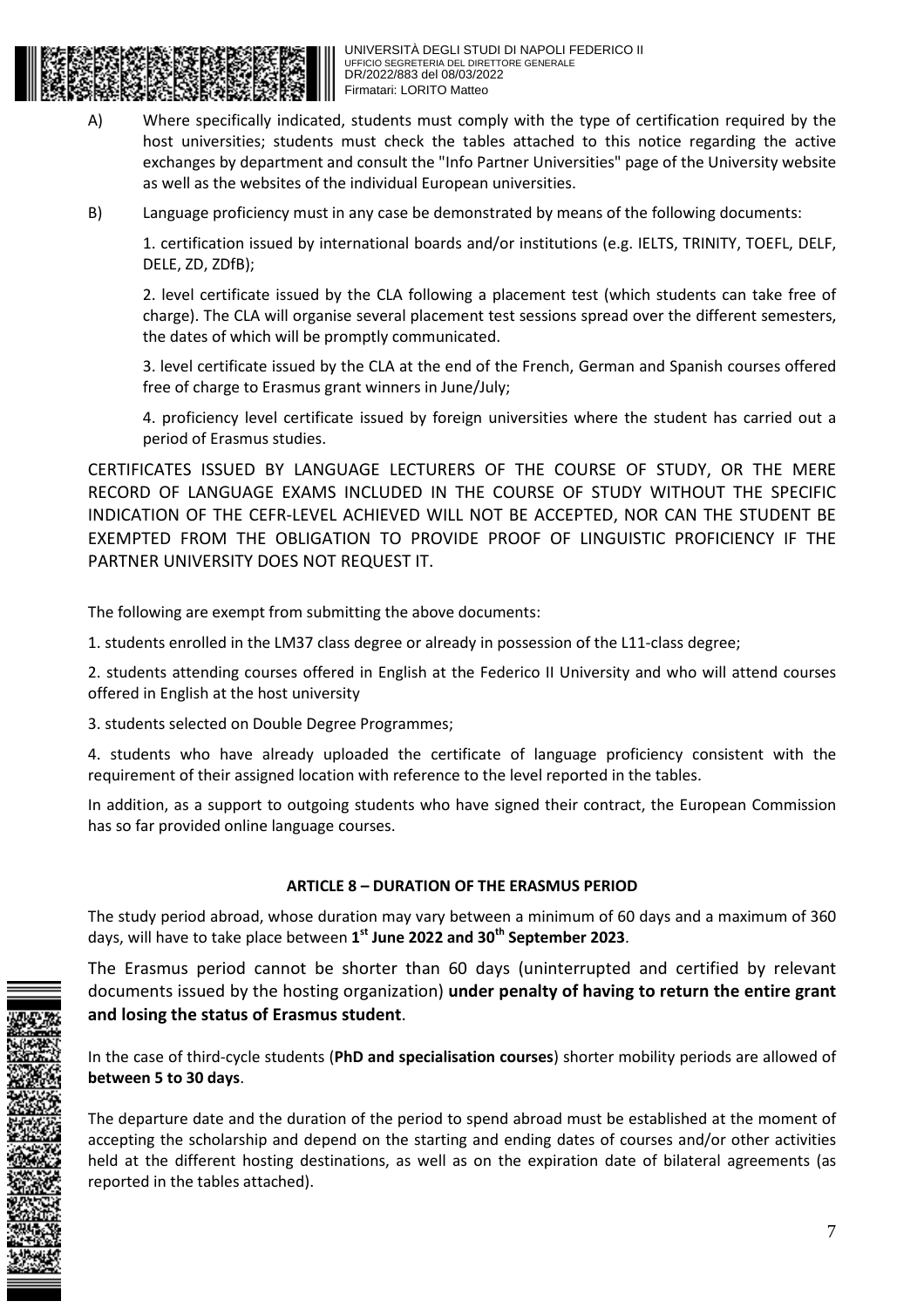

In any case, students intending to study abroad for a single semester will receive funding for no more than 5 months (with the sole exception of those destinations whose duration is differently indicated in the table); students intending to study abroad for an entire academic year will receive funding for no more than 9 months (with the sole exception of those destinations whose duration is differently indicated in the table). However, it will be possible to request an extension of the study period, previously agreed with the host organisation. Funding of the extension is not guaranteed.

#### **ARTICLE 9 – ERASMUS AGREEMENT**

Selected students, before leaving, will have to sign the Erasmus financial agreement following instructions which will be provided at a later moment.

The students who have participated in the call for applications as third-year students of a threeyear Bachelor's degree for an outgoing date during the first year of their ensuing MA, will need to show proof of enrolment in the first year of one of the MA courses activated at the same Department.

The award of grants depends on the confirmation of all agreements by partner universities.

In addition, students will have to ensure they fit the admission requirements set by the partner university, such as proof of proficiency in the language of the lectures. The Erasmus-grant candidate, during his stay at the host university, will not be allowed to benefit from other EU funded programmes and is obliged to regularly pay university fees in compliance with the methods and times set out by the University of Naples Federico II.

#### **ARTICLE 10 - FUNDING**

- a) The grant for students travelling for study reasons to countries associated to the programme as well as the UK and Switzerland (annex 2), is comprised of the following:
	- 1. EU contribution: this is a monthly allowance adjusted according to the destination country and to the number of days of stay abroad (tab. 1).
	- 2. EU monthly contribution for students in disadvantaged socio-economic conditions, based on the ISEE certification used for university purposes as submitted by the students at the moment of enrolling for 2021/22 Academic Year courses. In the case of candidates applying as third-year students of a Bachelor's Degree and who intend to move abroad as first-year students of a MA, the ISEE certification submitted for the latter course will be considered if available in our database (tab. 1). This shall be without prejudice to the possible further provisions that might come from the MUR or by the Erasmus+ National Agency.
	- 3. Integration to the Erasmus scholarship from the Ministry of University and Research (MUR), supplied according to three value bands of the ISEE certification for university purposes as submitted by the student at the moment of enrolling in Academic Year 2021/22 (Tab.2). This shall be without prejudice to the possible further provisions that might come from the MUR or by the Erasmus+ National Agency.
	- 4. Integration to the Erasmus scholarship from the University Federico II, for all students on mobility programmes, based on the number of days of stay abroad and supplied after the student has returned to Italy.
- b) The grant for students on mobility programmes for study purposes towards countries **not** included in the programme international mobility – non EU countries (annex 3), is comprised of:



8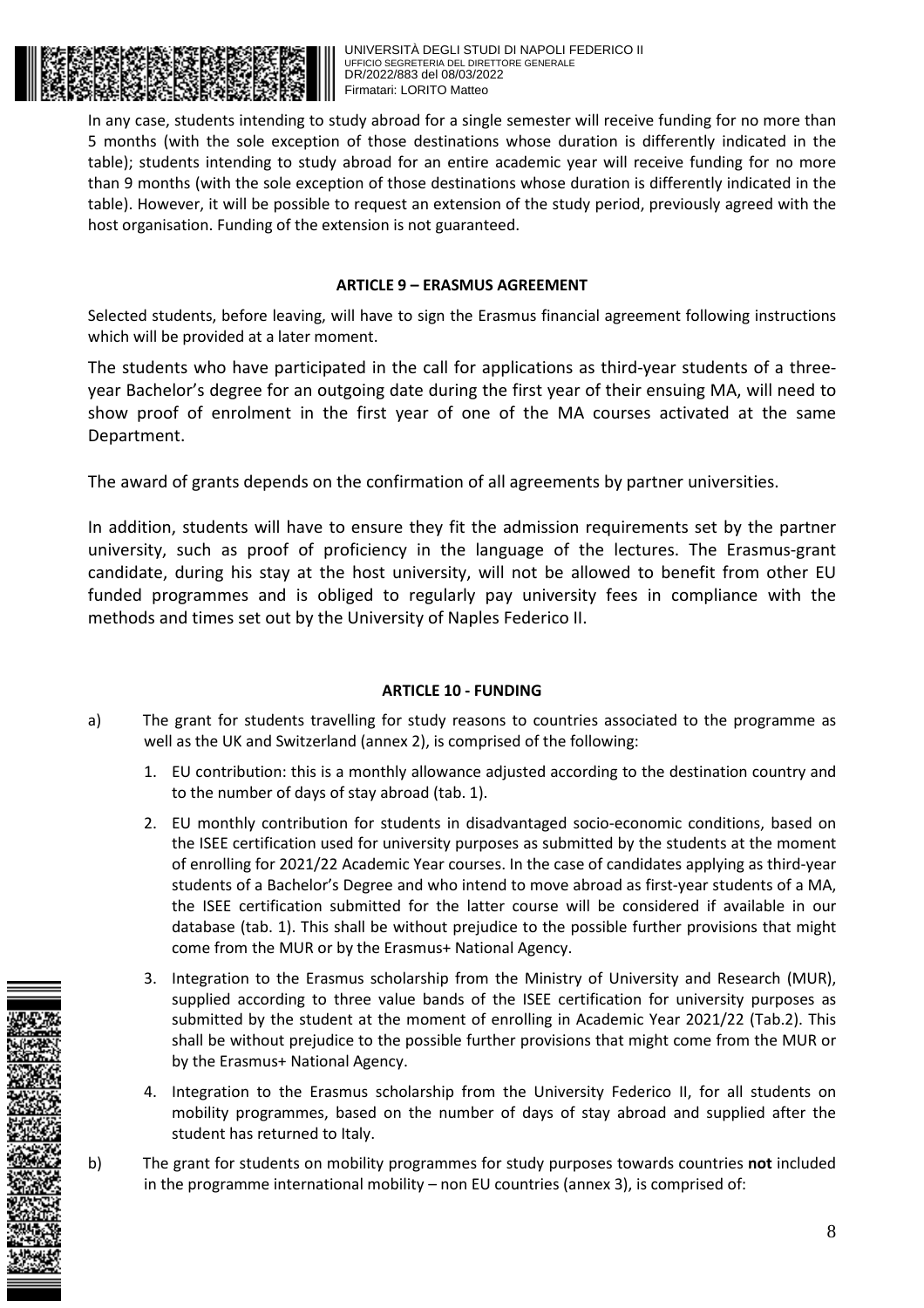

- 1. **EU contribution**: a monthly allowance adjusted according to the number of days of stay abroad (tab. 1);
- 2. **flat-rate travel contribution**: based on geographical distance (measured in kilometres) (tab. 2).

#### c) **GREEN TRAVEL**

The 2021-27 Erasmus programme includes a Green Travel contribution for students who choose to travel by means of transport other than airplanes, such as buses and trains, with low emissions for the main part of the journey. Eligible students will receive a single contribution of 50€ for individual support and up to 4 days of additional individual support to cover travel expenses – if applicable and properly documented (nominative proof of purchase ticket to be kept and shown upon return, together with any documentation requested by the International Relations Office).

**In order to be eligible for the scholarship, the student must have passed/completed at least one of the activities listed in the Learning Agreement (exams, internship, final dissertation) for each semester spent abroad. Otherwise, the entire scholarship must be returned if already received. The Transcript of Records will be proof of validation. Alternatively, for the internship and the final dissertation, validation must be provided by the teacher who will have followed the student's activities.** 

**It should be noted that the amounts due will be paid into the current accounts of the students whose IBAN codes must be included in the application.** 

Where complying requirements, Erasmus students can participate in the selection for supplementary grants announced by the Regional Agency for the Right to University Education (ADiSURC), according to the deadlines and methods provided by the institution (www.adisufederico2.it).

Students with disabilities will have the opportunity to participate in the selection for supplementary grants on the basis of the Circular of the National Agency which will be published in the Erasmus Section of the website.

#### **ARTICLE 11 – ACADEMIC RECOGNITION**

Before leaving, the selected student shall agree with the Federico II University and the host University upon a clearly defined study program (**learning agreement for studies**). At the end of the study period abroad, the host University must issue the student with an official certificate detailing the results achieved (**transcript of records**). The Federico II University will guarantee the student the complete academic recognition of the learning activities carried out at the host institution, as indicated in the learning agreement, as an integral part of his course.

#### **ARTICLE 12 – STUDENT DUTIES**

The student is required to comply with the provisions of the European Commission AND of the Federico II University indicated on the Erasmus page of the University website and of the partner universities, particularly as regards the requirements, modes and terms of enrollment. Finally, the student must regularly pay the tuition fees in the manner and within the time limits provided by the University of Naples Federico II.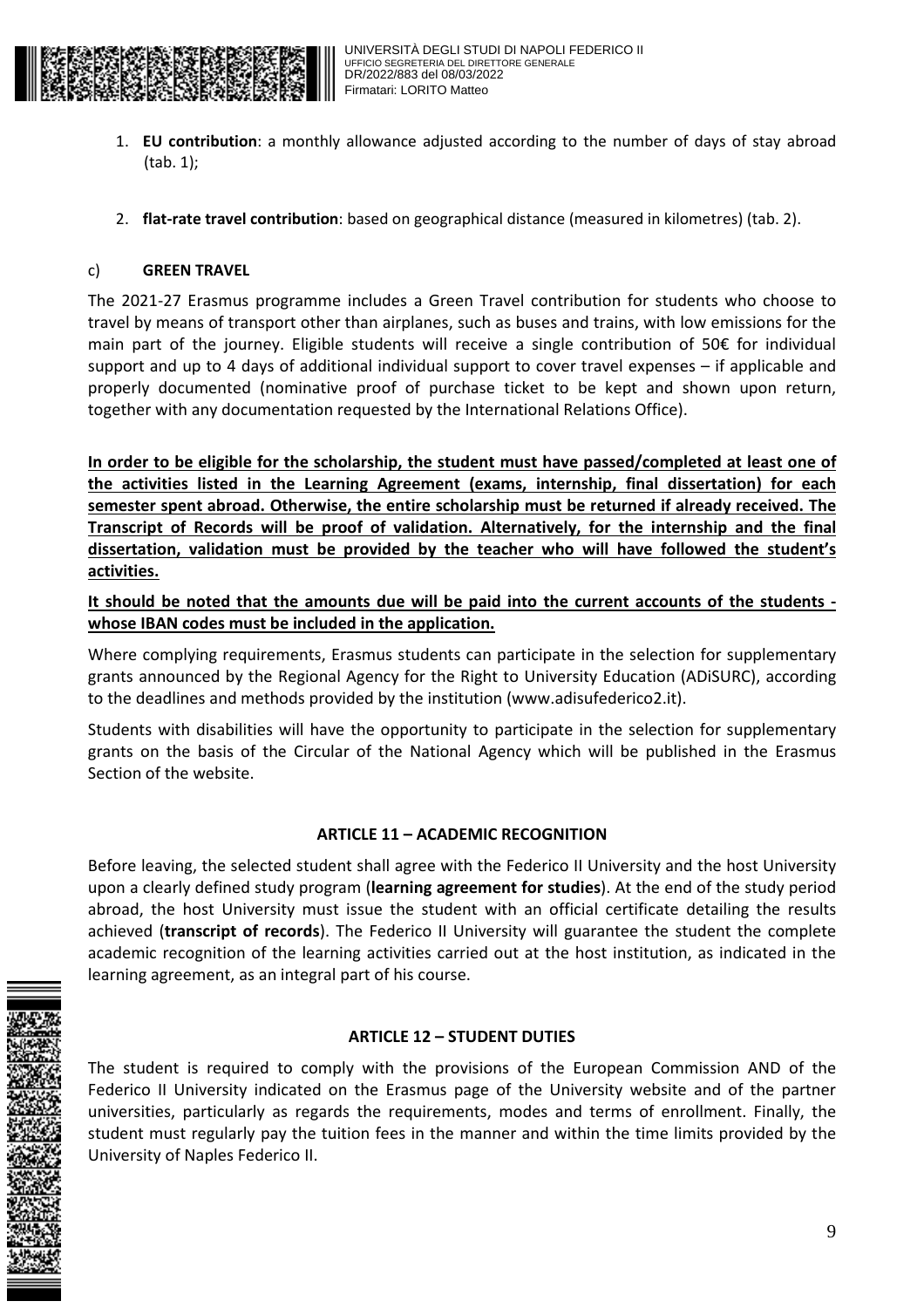

#### **ARTICLE 13 – PUBLICITY OF ADMINISTRATIVE PROCEDURES**

This call for applications, all further notices and all useful information will be published in the Erasmus Section of the University of Naples Federico II website.

Any specific evaluation requirements and merit rankings are published on the respective Departments' websites.

All further publications on the University of Naples Federico II website will have the value of formal notification to students.

#### **ARTICLE 14 – PROCEDURE SUPERVISOR**

The Head of the International Relations Office of the University of Naples Federico II is responsible for any fulfillment related to this call for applications which does not fall under the responsibility of the Examining Boards. The aforementioned may assign in writing to another employee of the organizational unit the responsibility for the procedural requirements.

#### **ARTICLE 15 – DATA PROCESSING**

**Information on the processing of personal data pursuant to art. 13 of Regulation (EU) 679/2016 laying down rules on the processing of personal data and the code regarding the protection of personal data, Legislative Decree No. 196/2003 supplemented and amended by Legislative Decree No. 101/2018** 

By filling in, delivering and transmitting the forms required for participation in this selection notice, the student provides his personal data to the University of Naples Federico II and assumes the quality of "interested party" to the processing of such data pursuant to of the art. 4, 1) of the EU Regulation.

**PURPOSES AND MEANS OF PROCESSING:** The personal data provided during the application for participation or acquired subsequently during the relationship with the University will be processed for institutional purposes, in particular for administrative and accounting obligations related to the agreement. To this end, personal data such as name, surname, residence, personal data, tax code, contact details, address, email, data relating to the qualifications held, to the school career may be collected.

Personal data will be processed by authorised personnel both electronically, through the computerized management of the data, and in paper mode, through the collection, storage and use of documents in files, dossiers and archives.

**MANDATORY PROVISION OF DATA AND CONSEQUENCES OF ANY REFUSAL:** the processing of personal data is mandatory for the purpose of assessing the requirements for participation in the aforementioned call. Particular categories of data (judicial data and particular state of health) are provided voluntarily to allow the University to carry out the procedure and/or the provision of the related services for participation. For these reasons, consent to the processing of data is not required. Any refusal will make it impossible for the University to fulfill these purposes and participation in the program.

**COMMUNICATION AND DISSEMINATION OF DATA:** Personal data will be processed for the performance of institutional activities according to the principles of lawfulness, necessity, non-excess, relevance and correctness, in accordance with European and national legislation and the University Regulations on the subject; the data may be disclosed in particular to the following subjects (Erasmus+ National Agency - INDIRE; European Commission, Ministry of Education, University and Research; University; Host company; Affiliated banking institution).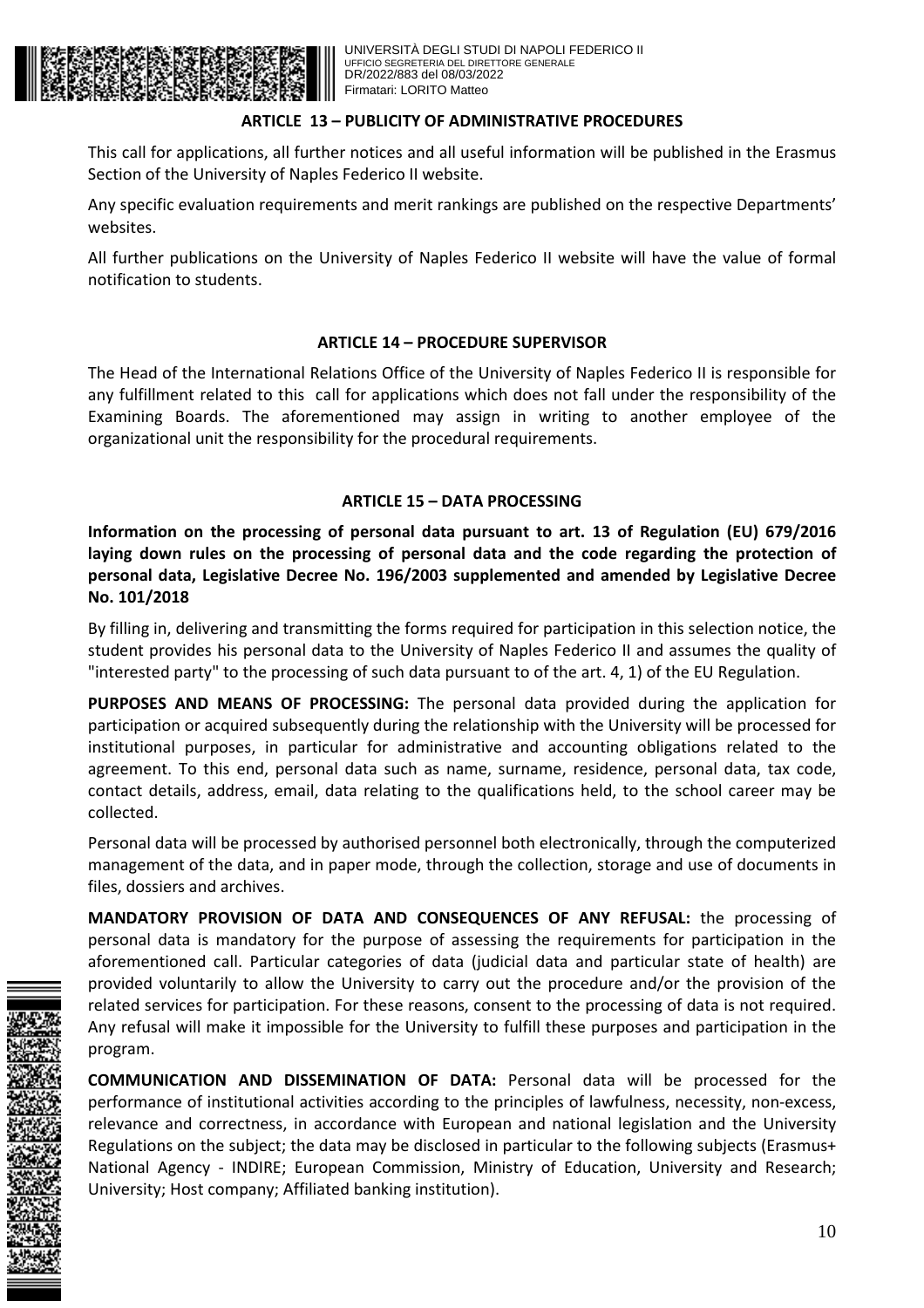

In compliance with the provisions on Transparent Administration (Legislative Decree No. 33/2013 and subsequent amendments) personal data, with the exception of the particular categories – referred to in articles 9 and 10 of the EU Regulation – are disseminated through publication on the university's institutional website for the period provided for by law.

**RIGHTS OF THE INTERESTED PARTY:** At any time the student may exercise his rights pursuant to articles 15-22 and 77 of the EU Regulation, where the conditions are met. The contact details of the Data Controller and the Data Protection Officer and the complete information for the interested party are published on the University website: http://www.unina.it/ateneo/statuto-e-normativa/privacy

> The RECTOR Matteo Lorito

Research and Third Mission Manager Department Alessandro Buttà Organisational unit responsible for the procedure: International Relationships office Responsible for the procedure: The Head of the Office dott.ssa Fernanda Nicotera

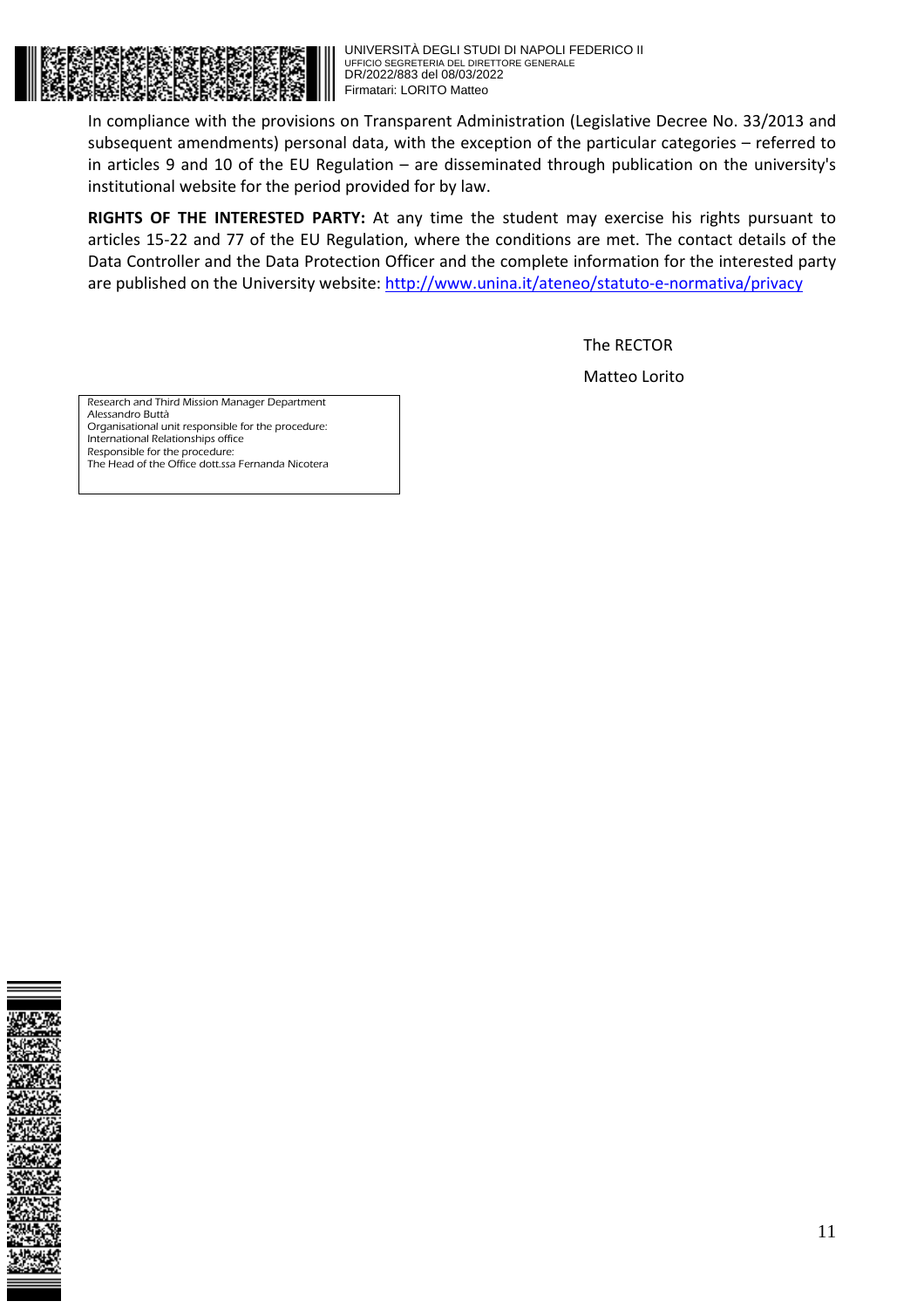

# **Annex 1 – INSTRUCTIONS FOR FILLING IN THE APPLICATION FORM**

**(Students enrolled in Bachelor's, Specialist/Master's degree courses)**

- 1) Enter the page mobility.unina.it
- 2) From the menu on the right (icon made up of three horizontal lines) click on Login
- 3) Enter using you UNINA credentials
- 4) Wait for your data to be charged
- 5) In case you have more than one career (i.e. Bachelor and master), select the active one
- 6) In the menu on you right select "Mobilità internazionale" and then "Bandi di mobilità"
- 7) Select your Department from the list clicking on the icon on your right
- 8) Following steps:
- a) Fill in the form
- i) Fill in the fields related to ID (document and number), and IBAN CODE NUMBER of your BANK ACCOUNT;

flag the checkbox on your left and then fill in the boxes on your right;

ii) Select the destination/s you intend to compete f or in order of preference from one to three (you must choose at least one);

ATTENTION: verify on the table of your department (where alla destinations are listed) that the one/s you intend to include in your application is/are available for your course or for the Master course you intend to enrol for next academic year 2022-23. CHECK THE COLUMN "CODICI CORSI DI STUDIO"

- iii) Confirm your application
- b) Upload the documents (where and if possible)

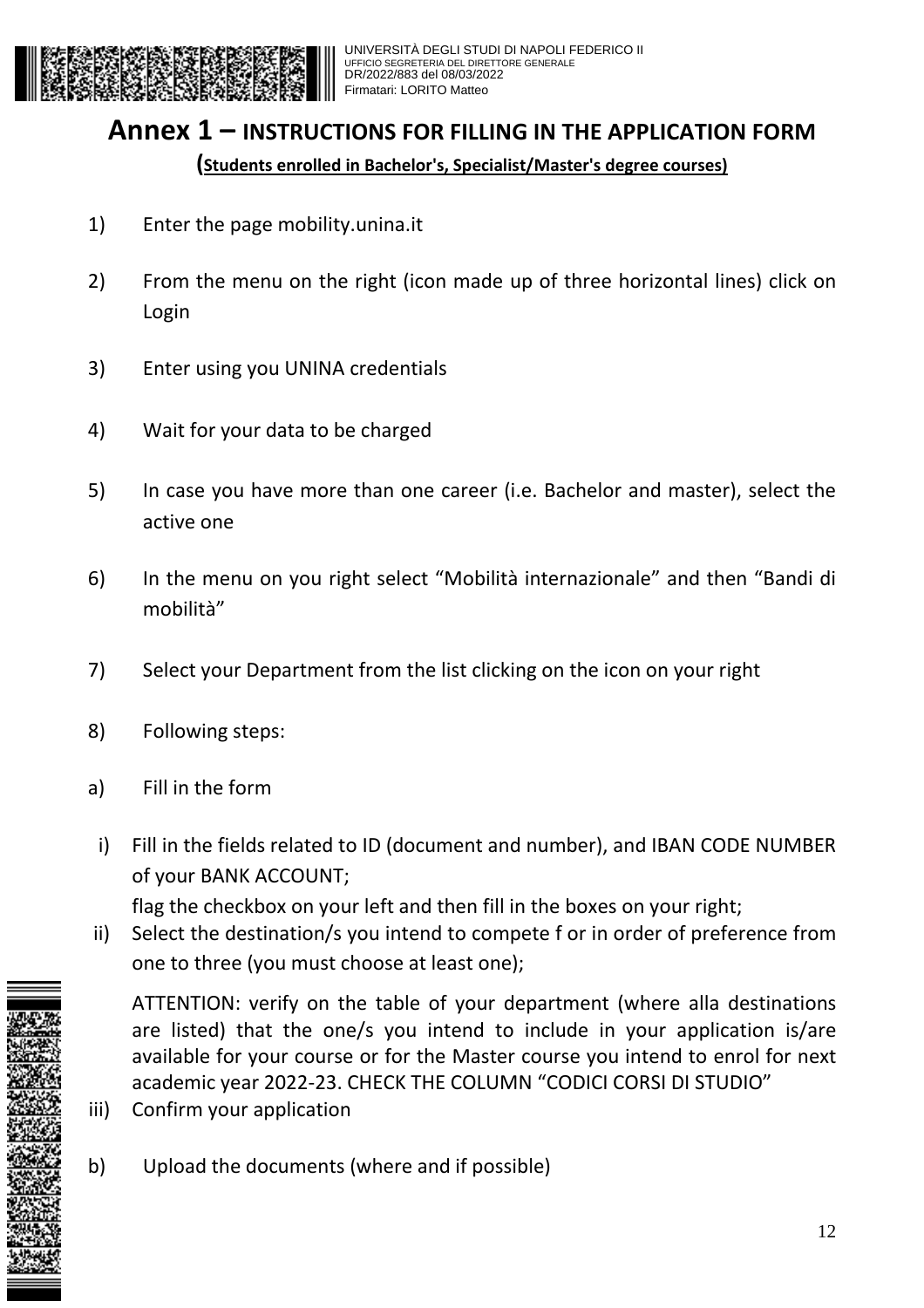

Only students attending the Department of Political Sciences and Humanities can upload their language proficiency certificates

c) Print the application

Print the application and keep the pdf ATTENTION: Print of the application is the official confirmation, after "print" the application can not be modified or deleted.

The programme allows you to print a "promemoria", including all your data that still allowsyou to make changes.

**WITH FURTHER NOTICES THE INTERNATIONAL OFFICE WILL PROVIDE INSTRUCTIONS CONCERNING THE ACCEPTANCE/REFUSAL OF THE DESTINATIONS ASSIGNED.** 

| j                                                                      |
|------------------------------------------------------------------------|
|                                                                        |
|                                                                        |
|                                                                        |
|                                                                        |
|                                                                        |
|                                                                        |
|                                                                        |
|                                                                        |
|                                                                        |
|                                                                        |
|                                                                        |
| ׀<br>׀ׇ֧֛֖֖֢֪֪֪֪֪֚֚֓֬֓֓֬֓֓֬֓֬֓֬֓֓֬֓׀<br>֧֪֪֖֖֖֖֖֖֖֖֖֖֖֖֖֖֖֖֖֖֖֖֖֖֖֖֡֬֬ |
|                                                                        |
|                                                                        |
|                                                                        |
|                                                                        |
|                                                                        |
|                                                                        |
|                                                                        |
|                                                                        |
|                                                                        |
|                                                                        |
|                                                                        |
|                                                                        |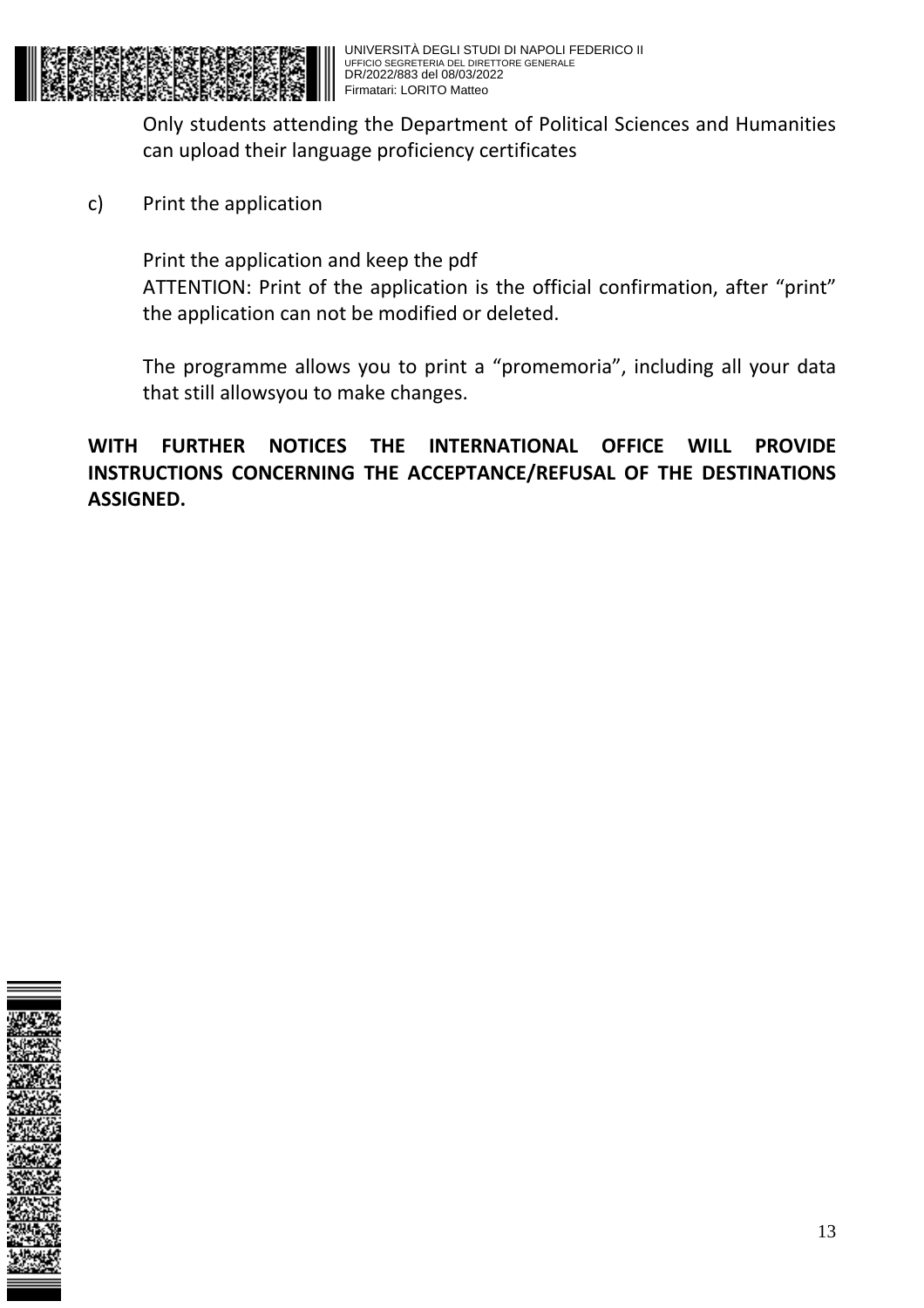

# **ANNEX 2 – FUNDING FOR ACADEMIC YEAR 2022-23**

## **Erasmus+ partner countries (***programme countries+ United Kingdom and Switzerland***)**

### **TAB. 1 - EU Grant**

| <b>GROUP 1</b><br><b>HIGH</b> cost of living    | Denmark, Finland, Iceland, Ireland, Luxembourg,<br>Sweden, Lichtenstein, Norway<br>Partner countries from region 14: Faroe Islands,<br>Switzerland, United Kingdom | € 350.00 |
|-------------------------------------------------|--------------------------------------------------------------------------------------------------------------------------------------------------------------------|----------|
| <b>GROUP 2</b><br><b>AVERAGE cost of living</b> | Austria, Belgium, Cyprus, France, Germany, Greece,  € 300.00<br>Spain, Netherlands, Malta, Portugal                                                                |          |
| <b>GROUP 3</b><br>LOW cost of living            | Bulgaria, Croatia, Estonia, Latvia, Lithuania, Northern<br>Macedonia, Poland, Romania, Slovakia, Serbia, Slovenia,   € 250.00<br>Czech Republic, Turkey, Hungary   |          |
| All                                             | ISEE< € 15,000.00                                                                                                                                                  | € 250.00 |

## **TAB. 2 – MUR Integration**

| <b>ISEE</b>                 | Erasmus+ scholarship monthly integration |
|-----------------------------|------------------------------------------|
| < 24.000                    | € 500                                    |
| 24.001 < ISEE $\leq$ 40.000 | € 350                                    |
| $40.001 <$ ISEE < 65.000    | € 150                                    |

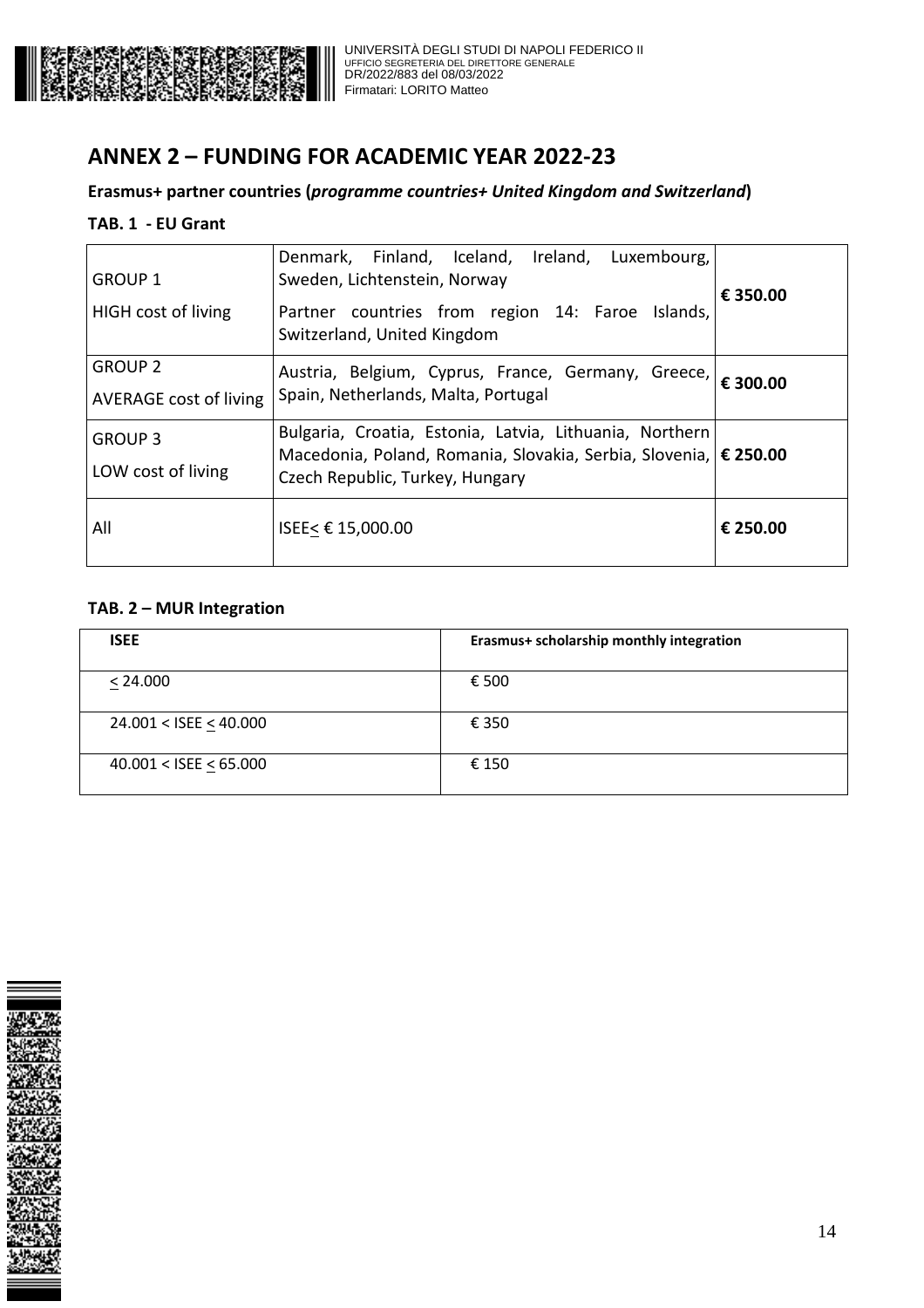

# **ANNEX 3 - FUNDING FOR ACADEMIC YEAR 2022-23**

for non-partners and countries outside of the EU

#### **TAB. 1 - EU Grant**

| I ALL COUNTRIES NOT |                                                 |            |
|---------------------|-------------------------------------------------|------------|
| ' LISTED            | IN   REGIONS 1-12 (GUIDE TO THE 2022 PROGRAMME) | ∣ € 700.00 |
| ATTACHMENT 1        |                                                 |            |

#### **TAB. 2 – Flat-rate contribution**

| <b>Distance</b>    | <b>TRAVEL CONTRIBUTION</b> | <b>GREEN TRAVEL CONTRIBUTION</b> |
|--------------------|----------------------------|----------------------------------|
| $10 - 99$ km       | 23€                        |                                  |
| 100 - 499 km       | 180€                       | 210€                             |
| $500 - 1,999$ km   | 275€                       | 320€                             |
| $2,000 - 2,999$ km | 360€                       | 410€                             |
| $3,000 - 3,999$ km | 530€                       | 610€                             |
| $4,000 - 7,999$ km | 820€                       |                                  |
| 8,000 km and above | 1,500€                     |                                  |